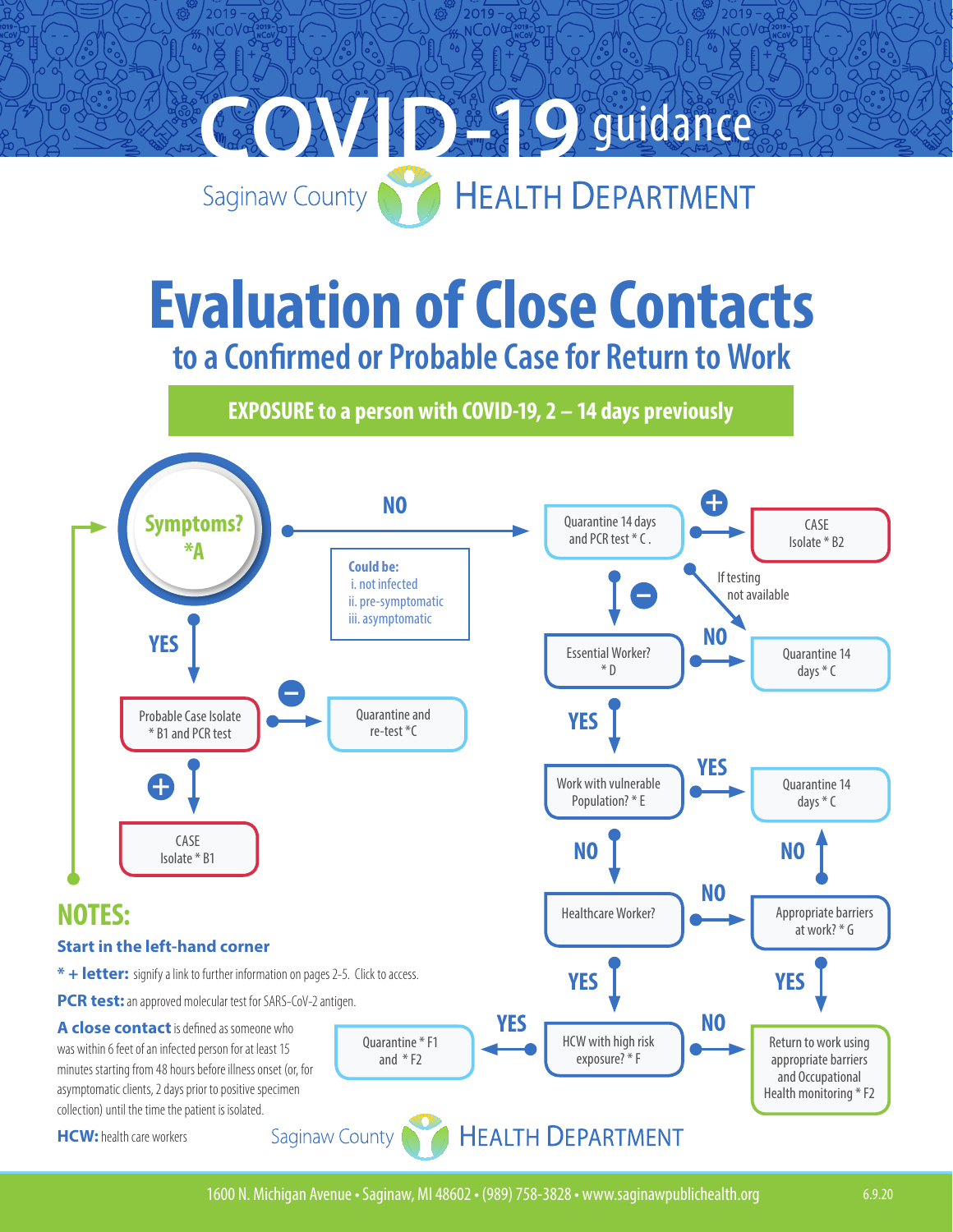# <span id="page-1-0"></span>**A. Symptoms: fever, cough, difficulty breathing:**

**CDC Guidance:** [Interim Clinical Guidance for Management of Patients with Confirmed Coronavirus Disease (COVID-19) - May 20, 2020]. After an incubation period of 2-14 days (median 4-5 days), 97.5% of persons infected with COVID-19 and who have symptoms will experience these symptoms within 11.5 days of infection. The signs and symptoms of COVID-19 present at illness onset vary, but over the course of the disease, most persons with COVID-19 will experience the following:

**•** Fever (83–99%), Cough (59–82%), Fatigue (44–70%), Anorexia (40–84%), Shortness of breath (31–40%), Sputum production (28–33%) and Myalgia (11–35%)

Atypical presentations have been described, and older adults and persons with medical comorbidities may have delayed presentation of fever and respiratory symptoms. Headache, confusion, rhinorrhea, sore throat, hemoptysis, vomiting, and diarrhea have been reported but are less common (<10%). Some persons with COVID-19 have experienced gastrointestinal symptoms such as diarrhea and nausea prior to developing fever and lower respiratory tract signs and symptoms. Anosmia (loss of sense of smell) or ageusia (loss of sense of taste) preceding the onset of respiratory symptoms has been anecdotally reported, but more information is needed to understand its role in identifying COVID-19. Several studies have reported that the signs and symptoms of COVID-19 in children are similar to adults and are usually milder compared to adults.

**CDC Guidance:** *Interim Clinical Guidance for Management of Patients with Confirmed Coronavirus Disease (COVID-19). 2020; [https://www.cdc.gov/](https://www.cdc.gov/coronavirus/2019-ncov/hcp/clinical-guidance-management-patients.html) [coronavirus/2019-ncov/hcp/clinical-guidance](https://www.cdc.gov/coronavirus/2019-ncov/hcp/clinical-guidance-management-patients.html)[management-patients.html.](https://www.cdc.gov/coronavirus/2019-ncov/hcp/clinical-guidance-management-patients.html)]*

# <span id="page-1-1"></span>**B1. Isolation for persons who have symptoms:**

 $2019 -$ NCOVQ

> Isolation is defined as the separation or restriction of activities of an ill person with a contagious disease from those who are well. Persons who have, or are probable cases of, COVID-19, but do not require hospitalization can isolate at home until the risk of secondary transmission is considered to be low. Risk determination is based on either a symptom resolution or a combination of symptom resolution and antigen test results.

#### **1. Symptom-based strategy**

**Persons with COVID-19 who have symptoms** and were directed to care for themselves at home may discontinue isolation under the following conditions:

**•** At least 3 days (72 hours) have passed *since recovery* defined as resolution of fever without the use of fever-reducing medications **and** improvement in respiratory symptoms (e.g., cough, shortness of breath); **and, at** least 10 days have passed *since symptoms first appeared*.

#### **2. Test-based strategy**

Previous recommendations for a test-based strategy remain applicable; however, a testbased strategy is contingent on the availability of ample testing supplies and laboratory capacity as well as convenient access to testing.

**Persons who have COVID-19 who have symptoms** and were directed to care for themselves at home may discontinue isolation under the following conditions:

- **•** Resolution of fever **without** the use of fever-reducing medications **and**
- **•** Improvement in respiratory symptoms (e.g., cough, shortness of breath), **and**
- **•** Negative results of a molecular assay for detection of SARS-CoV-2 RNA from at least two consecutive respiratory specimens collected ≥24 hours apart (total of two negative specimens[\)\\*.](https://www.cdc.gov/coronavirus/2019-ncov/hcp/disposition-in-home-patients.html#st3) See *[Interim Guidelines for Collecting, Handling,](https://www.cdc.gov/coronavirus/2019-nCoV/lab/guidelines-clinical-specimens.html)  [and Testing Clinical Specimens from Persons](https://www.cdc.gov/coronavirus/2019-nCoV/lab/guidelines-clinical-specimens.html)  [for Coronavirus Disease 2019 \(COVID-19\)](https://www.cdc.gov/coronavirus/2019-nCoV/lab/guidelines-clinical-specimens.html)*.

Saginaw County HEALTH DEPARTMENT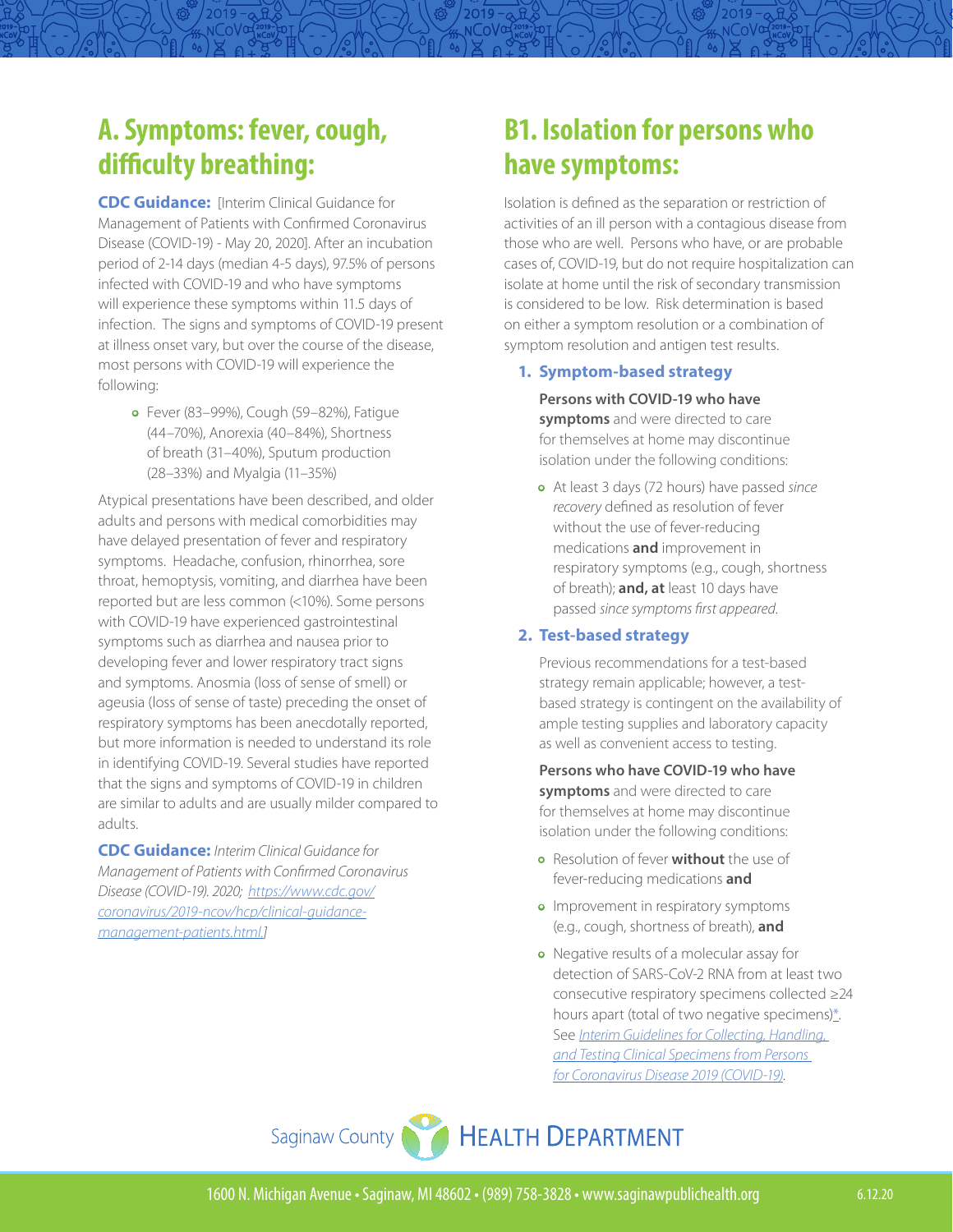Interpretation of a positive test result when part of a test-based strategy should include consideration of potential prolonged RNA detection vs potential infectiousness of the patient. CDC and others recognize that detection of viral RNA does not confirm the presence of infectious virus. For more on this topic see the following: *[CDC](https://www.cdc.gov/coronavirus/2019-ncov/community/strategy-discontinue-isolation.html?deliveryName=USCDC_2067-DM27395)  [Guidance for a Symptom-Based Strategy to](https://www.cdc.gov/coronavirus/2019-ncov/community/strategy-discontinue-isolation.html?deliveryName=USCDC_2067-DM27395)  [Discontinue Isolation for Persons with COVID-19.](https://www.cdc.gov/coronavirus/2019-ncov/community/strategy-discontinue-isolation.html?deliveryName=USCDC_2067-DM27395)*

**CDC Guidance:** *[US Centers for Disease Control and Prevention. Discontinuation of Isolation for Persons with COVID-19 Not in Healthcare Settings (Interim Guidance). 2020; [https://www.cdc.gov/coronavirus/2019-ncov/](https://www.cdc.gov/coronavirus/2019-ncov/hcp/disposition-in-home-patients.html) [hcp/disposition-in-home-patients.html.](https://www.cdc.gov/coronavirus/2019-ncov/hcp/disposition-in-home-patients.html)]*

# <span id="page-2-1"></span>**B2. Isolation for persons who have not had symptoms:**

Isolation is defined as the separation or restriction of activities of a person infected with SARS-CoV-2 from those who are well. Persons who are infected but do not require hospitalization can isolate at home until the risk of secondary transmission is considered to be low. Determination of transmission risk is based on either

- **•** At least 10 days have passed since the date of their first positive COVID-19 diagnostic test assuming they have not subsequently developed symptoms since their positive test. If they develop symptoms, then the symptombased or test-based strategy should be used, or
- **•** Negative results of a molecular assay for detection of SARS-CoV-2 RNA from at least two consecutive respiratory specimens collected ≥24 hours apart (total of two negative specimens). See *[Interim Guidelines for Collecting, Handling,](https://www.cdc.gov/coronavirus/2019-nCoV/lab/guidelines-clinical-specimens.html)  [and Testing Clinical Specimens from Persons](https://www.cdc.gov/coronavirus/2019-nCoV/lab/guidelines-clinical-specimens.html)  [for Coronavirus Disease 2019 \(COVID-19\)](https://www.cdc.gov/coronavirus/2019-nCoV/lab/guidelines-clinical-specimens.html)*.

**CDC Guidance:** *US Centers for Disease Control and Prevention. Discontinuation of Isolation for Persons with COVID-19 Not in Healthcare Settings (Interim Guidance). 2020; [https://www.cdc.gov/coronavirus/2019-ncov/hcp/](https://www.cdc.gov/coronavirus/2019-ncov/hcp/disposition-in-home-patients.html) [disposition-in-home-patients.html](https://www.cdc.gov/coronavirus/2019-ncov/hcp/disposition-in-home-patients.html)*

# <span id="page-2-0"></span>**C. Quarantine:**

 $2019 -$ NCoV¤

> Close contacts to people who are infectious may become infected and should be tested for SARS-CoV-2 . Their test result may be negative but this does not necessarily mean that they are not infected. It could be because:

- **•** They were infected but are not yet showing symptoms (Pre-symptomatic), or
- **•** They were infected and they are not showing any symptoms and will continue without symptoms (asymptomatic), or
- **•** They were not infected by the virus.

But as both pre-symptomatic and asymptomatic people may be infectious, they should remain in quarantine until their status is determined and they are no longer considered a risk for virus transmission.

**CDC Guidance:** *US Centers for Disease Control and Prevention. Interim Guidance on Developing a COVID-19 Case Investigation & Contact Tracing Plan. 2020; CS317074-A. [https://www.cdc.gov/coronavirus/2019-ncov/downloads/](https://www.cdc.gov/coronavirus/2019-ncov/downloads/case-investigation-contact-tracing.pdf) [case-investigation-contact-tracing.pdf.](https://www.cdc.gov/coronavirus/2019-ncov/downloads/case-investigation-contact-tracing.pdf)*

# <span id="page-2-2"></span>**D. Critical Infrastructure Workers:**

To ensure continuity of operations of essential functions, CDC advises that critical infrastructure workers may be permitted to continue working following potential exposure to COVID-19, provided they remain asymptomatic and additional precautions are implemented to protect them and the community.

Critical Infrastructure workers who have had an exposure but remain asymptomatic should adhere to the following practices prior to and during their work shift:

- **• Pre-Screen:** Employers should measure the employee's temperature and assess symptoms prior to them starting work. Ideally, temperature checks should happen before the individual enters the facility.
- **• Regular Monitoring:** As long as the employee doesn't have a temperature or symptoms, they

Saginaw County HEALTH DEPARTMENT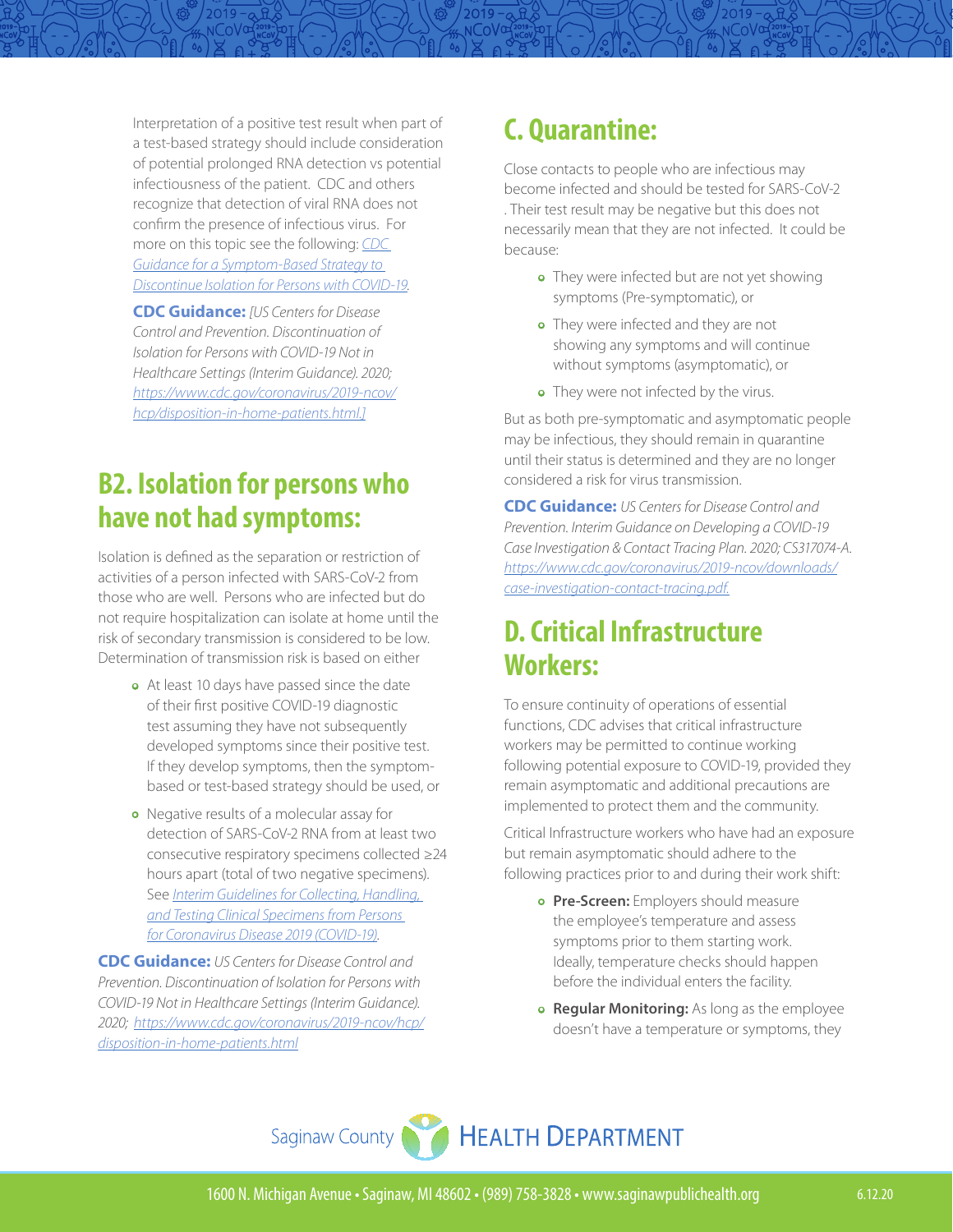should self-monitor under the supervision of their employer's occupational health program.

- **• Wear a Mask:** The employee should wear a face mask at all times while in the workplace for 14 days after last exposure. Employers can issue facemasks or can approve employees' supplied cloth face coverings in the event of shortages.
- **• Social Distance:** The employee should maintain 6 feet and practice social distancing as work duties permit in the workplace.
- **• Disinfect and Clean work spaces:** Clean and disinfect all areas such as offices, bathrooms, common areas, shared electronic equipment routinely.
- **• Hand hygiene:** The employee should continue to follow hand hygiene recommendations

**CDC Guidance:** *US Centers for Disease Control and Prevention. Implementing Safety Practices for Critical Infrastructure Workers Who May Have Had Exposure to a Person with Suspected or Confirmed COVID-19 Interim Guidance. 2020; [https://www.cdc.gov/coronavirus/2019](https://www.cdc.gov/coronavirus/2019-ncov/community/critical-workers/implementing-safety-practices.html.) [ncov/community/critical-workers/implementing-safety](https://www.cdc.gov/coronavirus/2019-ncov/community/critical-workers/implementing-safety-practices.html.)[practices.html](https://www.cdc.gov/coronavirus/2019-ncov/community/critical-workers/implementing-safety-practices.html.)*.

*US Centers for Disease Control and Prevention. Hand Hygiene Recommendations: Guidance for Healthcare Providers about Hand Hygiene and COVID-19. 2020; [https://](https://www.cdc.gov/coronavirus/2019-ncov/hcp/hand-hygiene.html) [www.cdc.gov/coronavirus/2019-ncov/hcp/hand-hygiene.](https://www.cdc.gov/coronavirus/2019-ncov/hcp/hand-hygiene.html) [html](https://www.cdc.gov/coronavirus/2019-ncov/hcp/hand-hygiene.html)*

### <span id="page-3-2"></span>**E. Work with Vulnerable Population:**

For many vulnerable populations, the risks for more severe disease if they become infected with SARS-CoV-2 are greater than for the general population. For people who work with vulnerable populations and have been exposed to a person with COVID-19, the current recommendations are for these workers to :

- **•** Stay home until 14 days after last exposure and maintain social distance (at least 6 feet) from others at all times, and
- **•** Self-monitor for symptoms by checking

their temperature twice a day and watching for fever\*, cough, or shortness of breath.

If any of these or other symptoms consistent with COVID-19 occur, they should contact their health care provider

### <span id="page-3-1"></span>**F1. Health Care Worker:**

 $2019 -$ NCoVa

> CDC Guidance: Interim U.S. Guidance for Risk Assessment and Work Restrictions for Healthcare Personnel with Potential Exposure to COVID-19 – May 2020

> If a HCW who had a potential exposure and was not using appropriate PPE and they have not had symptoms consistent with COVID-19, then they should:

- **•** Quarantine for 14 days since the last exposure, and
- **•** Monitor themselves for symptoms and
- **•** Contact their Occupational Health or other designated contact immediately if any of the symptoms consistent with COVID-19 occur.

**CDC Guidance:** *US Centers for Disease Control and Prevention. Interim U.S. Guidance for Risk Assessment and Public Health Management of Healthcare Personnel with Potential Exposure in a Healthcare Setting to Patients with Coronavirus Disease 2019 (COVID-19). 2020, Updated 23 May 2020; [https://www.cdc.gov/coronavirus/2019-ncov/hcp/](https://www.cdc.gov/coronavirus/2019-ncov/hcp/guidance-risk-assesment-hcp.html) [guidance-risk-assesment-hcp.html](https://www.cdc.gov/coronavirus/2019-ncov/hcp/guidance-risk-assesment-hcp.html)*.

# <span id="page-3-0"></span>**F2. Health Care Worker – Return to Work:**

Health care workers with laboratory-confirmed COVID-19 but who have not had any symptoms may return to work when either of the following criteria has been met. Either strategy is acceptable depending on local circumstances.

#### **1. Time-based strategy.**

Exclude from work until 10 days have passed since the date of their first positive COVID-19 diagnostic test assuming they have not subsequently developed symptoms since their positive test. If they develop symptoms, then the symptombased or test-based strategy should be used.

Saginaw County HEALTH DEPARTMENT